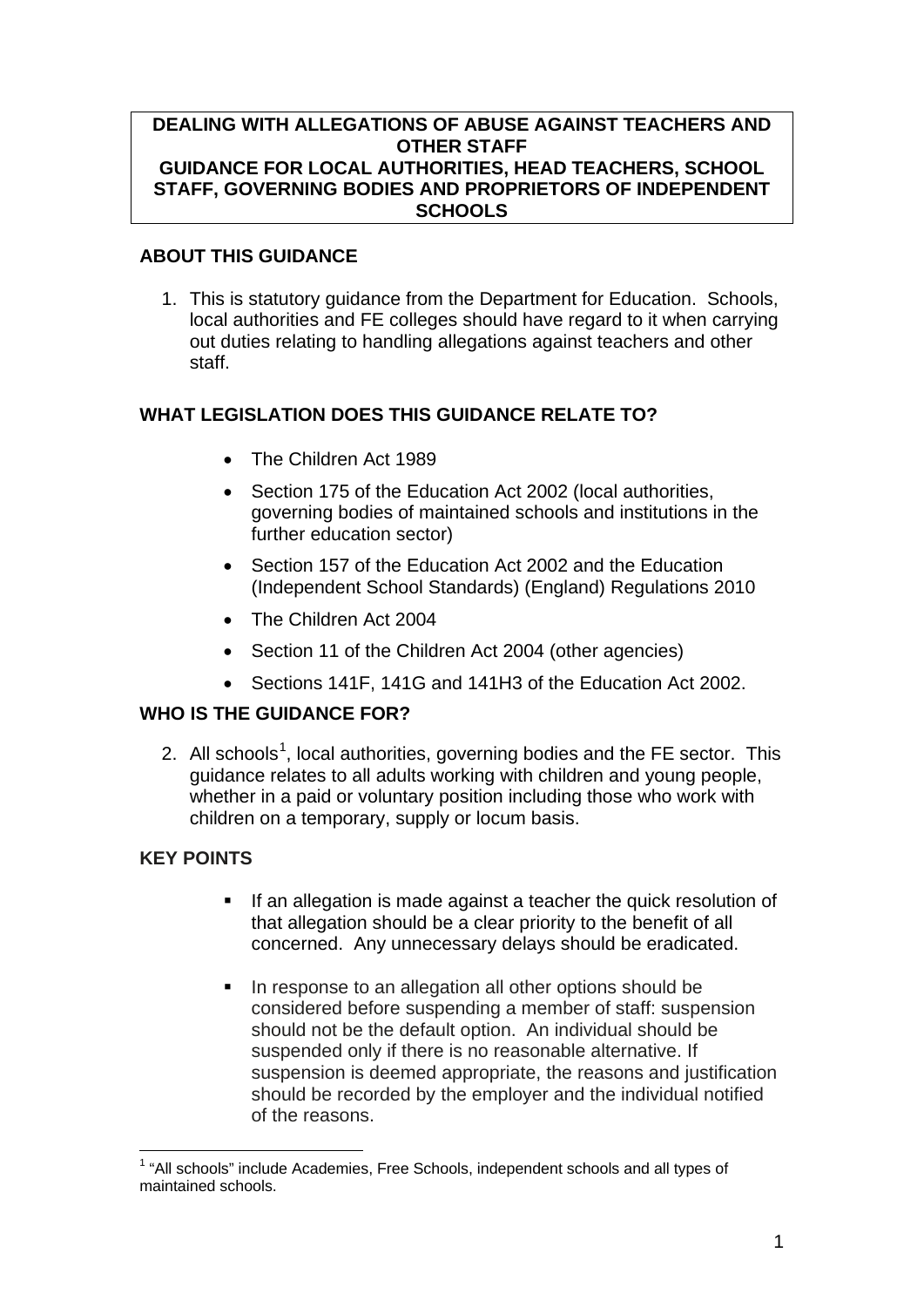- Allegations that are found to be malicious should be removed from personnel records; and any that are unsubstantiated, are unfounded or malicious should not be referred to in employer references.
- Pupils that are found to have made malicious allegations are likely to have breached school behaviour policies. The school or college should therefore consider whether to apply an appropriate sanction, which could include temporary or permanent exclusion (as well as referral to the police if there are grounds for believing a criminal offence may have been committed).
- All schools and FE colleges should have procedures for dealing with allegations. The procedures should make it clear that **all allegations should be reported immediately**, normally to the head teacher, principal or proprietor if it is an independent school. The procedures should also identify the person, often the chair of governors, to whom reports should be made in the absence of the head teacher or principal; or in cases where the head teacher or principal themselves is the subject of the allegation or concern. Procedures should also include contact details for the local authority designated officer (LADO) responsible for providing advice and monitoring cases.

# **DUTIES AS AN EMPLOYER AND EMPLOYEE**

- 3. Employers have a duty of care to their employees. They should ensure they provide effective support for anyone facing an allegation and provide the employee with a named contact if they are suspended.
- 4. This guidance is about managing cases of allegations that might indicate a person would pose a risk of harm if they continue to work in regular or close contact with children in their present position, or in any capacity. It should be used in respect of all cases in which it is alleged that a teacher or member of staff (including volunteers) in a school or FE college that provides education for children under 18 years of age has:
	- a. behaved in a way that has harmed a child, or may have harmed a child;
	- b. possibly committed a criminal offence against or related to a child; or
	- c. behaved towards a child or children in a way that indicates he or she would pose a risk of harm if they work regularly or closely with children.
- 5. It is essential that any allegation of abuse made against a teacher or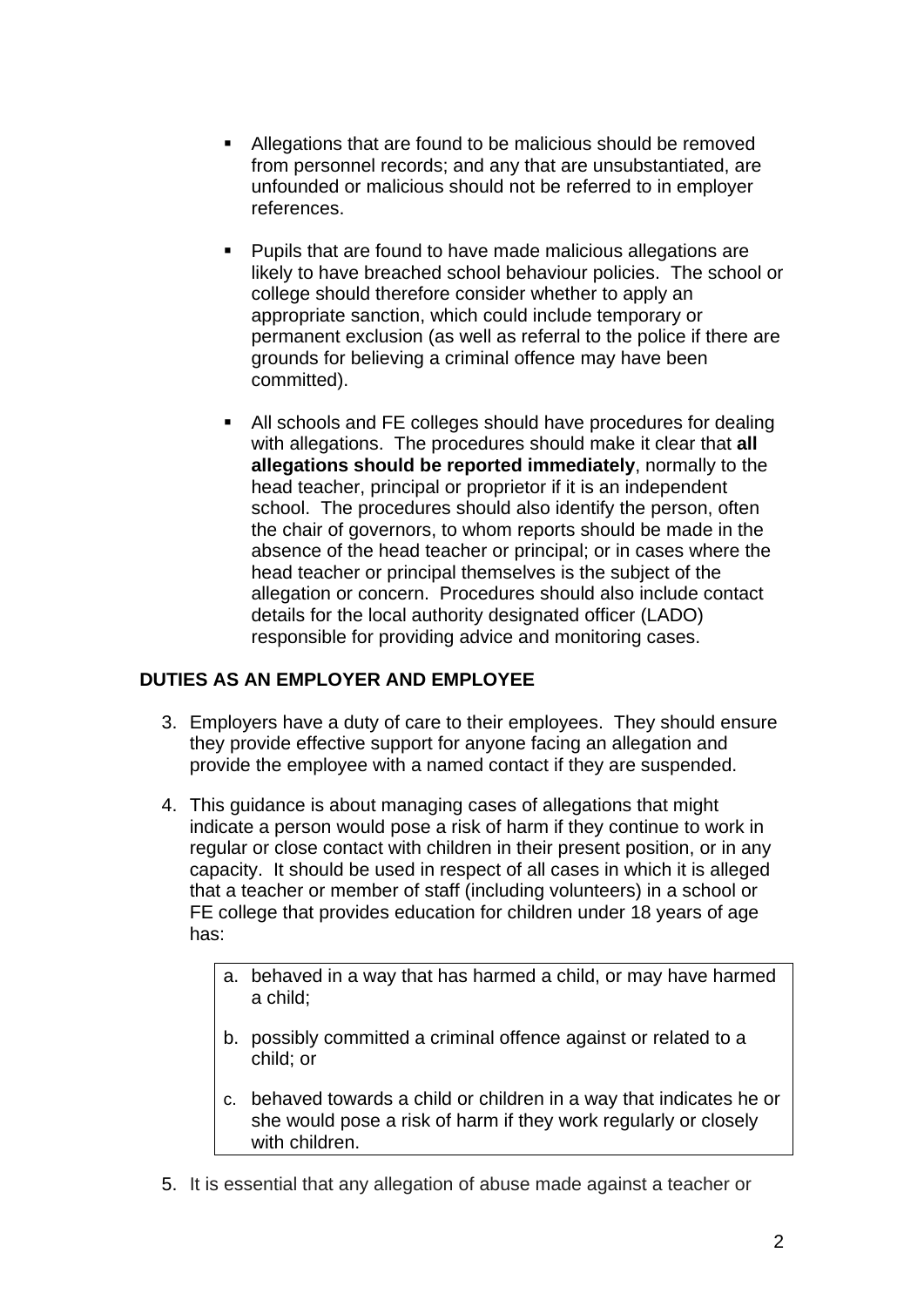other member of staff or volunteer in a school or FE college is dealt with very quickly, in a fair and consistent way that provides effective protection for the child and at the same time supports the person who is the subject of the allegation.

# **INITIAL CONSIDERATIONS**

- 6. The procedures for dealing with allegations need to be applied with common sense and judgement. Many cases may well either not meet the criteria set out above, or may do so without warranting consideration of either a police investigation or enquiries by local authority children's social care services. In these cases, local arrangements should be followed to resolve cases without delay.
- 7. Some rare allegations will be so serious they require immediate intervention by children's social care services and/or police. The LADO should be informed of all allegations that come to a school or FE college's attention and appear to meet the criteria so they can consult police and children's social care services as appropriate.
- 8. The following definitions should be used when determining the outcome of allegation investigations:
	- a. *Substantiated:* there is sufficient identifiable evidence to prove the allegation;
	- b. *False***:** there is sufficient evidence to disprove the allegation;
	- c. *Malicious:* there is clear evidence to prove there has been a deliberate act to deceive and the allegation is entirely false;

d. *Unfounded:* there is no evidence or proper basis which supports the allegation being made. It might also indicate that the person making the allegation misinterpreted the incident or was mistaken about what they saw. Alternatively they may not have been aware of all the circumstances;

e *Unsubstantiated*: this is not the same as a false allegation. It means that there is insufficient evidence to prove or disprove the allegation. The term, therefore, does not imply guilt or innocence.

9. In the first instance, the head teacher or principal, or chair of governors, chair of the management committee or proprietor of an independent school (the 'case manager') should immediately discuss the allegation with the LADO. The purpose of an initial discussion is for the LADO and the case manager to consider the nature, content and context of the allegation and agree a course of action. The LADO may ask the case manager to provide or obtain relevant additional information, such as previous history, whether the child or their family have made similar allegations and the individual's current contact with children.There may be situations when the case manager will want to involve the police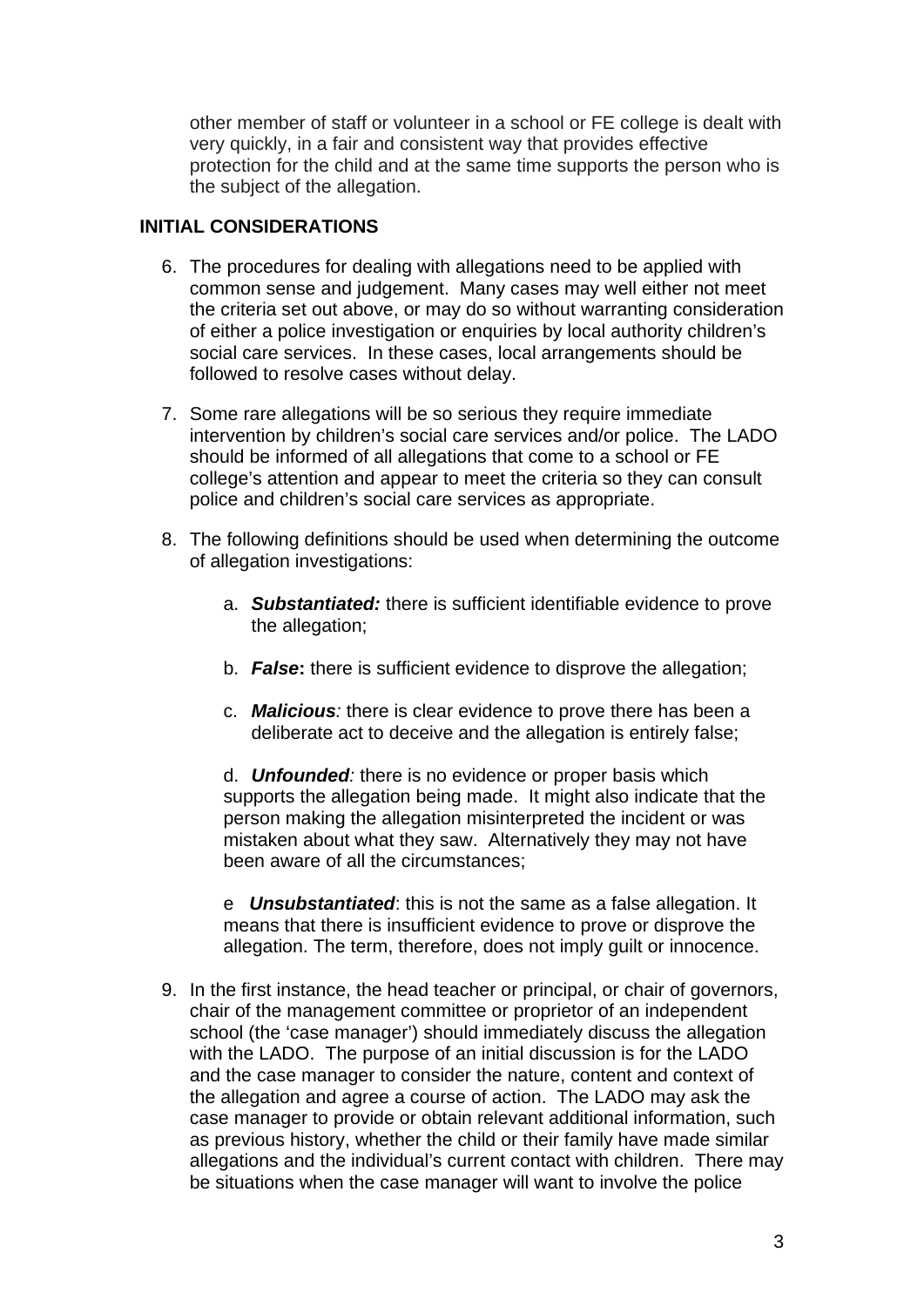immediately, for example if the person is deemed to be an immediate risk to children or there is evidence of a criminal offence. Where there is no such evidence, the case manager should discuss the allegations with the LADO in order to help determine whether police involvement is necessary.

- 10.The initial sharing of information and evaluation may lead to a decision that no further action is to be taken in regard to the individual facing the allegation or concern; in which case this decision and a justification for it should be recorded by both the case manager and the LADO, and agreement reached on what information should be put in writing to the individual concerned and by whom. The case manager should then consider with the LADO what action should follow both in respect of the individual and those who made the initial allegation.
- 11.The case manager should inform the accused person about the allegation as soon as possible after consulting the LADO. It is extremely important that the case manager provides them with as much information as possible at that time. However, where a strategy discussion is needed, or police or children's social care services need to be involved, the case manager should not do that until those agencies have been consulted, and have agreed what information can be disclosed to the accused. Employers must consider carefully whether the circumstances of a case warrant a person being suspended from contact with children at the school or whether alternative arrangements can be put in place until the allegation or concern is resolved. All options to avoid suspension should be considered prior to taking that step. (Please see further information on suspension below).
- 12.If the allegation is not demonstrably false or unfounded, and there is cause to suspect a child is suffering or is likely to suffer significant harm, a strategy discussion should be convened in accordance with *Working Together to Safeguard Children*. If the allegation is about physical contact, the strategy discussion or initial evaluation with the police should take into account that teachers and other school and FE college staff are entitled to use reasonable force to control or restrain pupils in certain circumstances, including dealing with disruptive behaviour.
- 13.Where it is clear that an investigation by the police or children's social care services is unnecessary, or the strategy discussion or initial evaluation decides that is the case, the LADO should discuss the next steps with the case manager. In those circumstances, the options open to the school or FE college depend on the nature and circumstances of the allegation and the evidence and information available. This will range from taking no further action to dismissal or a decision not to use the person's services in future. Suspension should not be the default position: an individual should be suspended only if there is no reasonable alternative.
- 14.In some cases, further enquiries will be needed to enable a decision about how to proceed. If so, the LADO should discuss with the case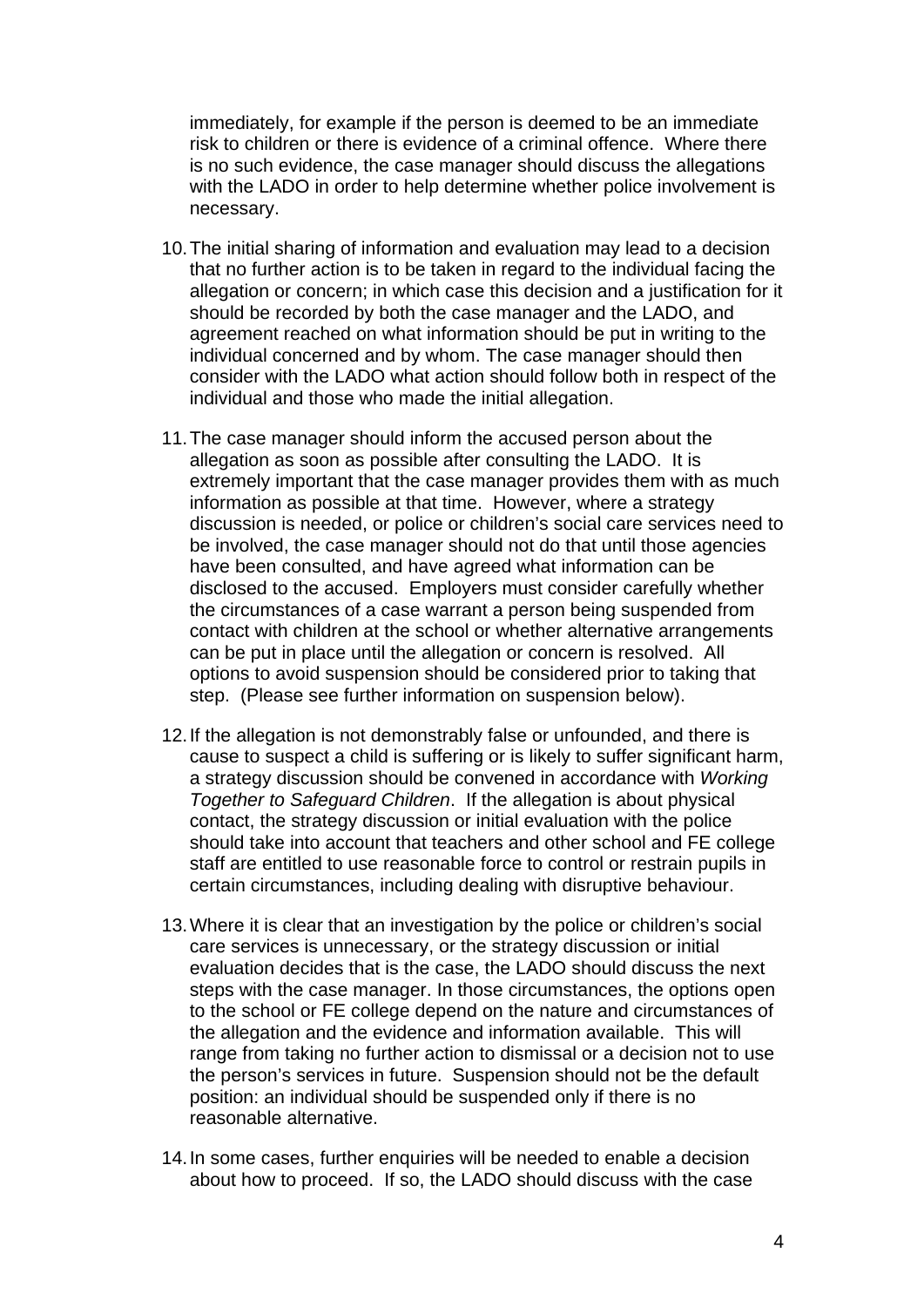manager how and by whom the investigation will be undertaken. In straightforward cases, the investigation should normally be undertaken by a senior member of the school or FE college's staff.

15.However, in other circumstances, such as lack of appropriate resource within the school or FE college, or the nature or complexity of the allegation will require an independent investigator. Many local authorities already provide for an independent investigation of allegations, often as part of the personnel services that schools and FE colleges can buy in from the authority. It is important that local authorities ensure that schools and FE colleges have access to an affordable facility for independent investigation where that is appropriate.

#### **SUPPORTING THOSE INVOLVED**

- 16.Employers have a duty of care to their employees. They should act to manage and minimise the stress inherent in the allegations process. Support for the individual is key to fulfilling this duty. Individuals should be informed of concerns or allegations as soon as possible and given an explanation of the likely course of action, unless there is an objection by the children's social care services or the police. The individual should be advised to contact their trade union representative, if they have one, or a colleague for support. They should also be given access to welfare counselling or medical advice where this is provided by the employer.
- 17.The case manager should appoint a named representative to keep the person who is the subject of the allegation informed of the progress of the case and consider what other support is appropriate for the individual. For staff in maintained schools, that may include support via the local authority occupational health or employee welfare arrangements. Particular care needs to be taken when employees are suspended to ensure that they are kept informed of both the progress of their case and current work-related issues. Social contact with colleagues and friends should not be prevented unless there is evidence to suggest that such contact is likely to be prejudicial to the gathering and presentation of evidence.
- 18.Parents or carers of a child or children involved should be told about the allegation as soon as possible if they do not already know of it. However, where a strategy discussion is required, or police or children's social care services need to be involved, the case manager should not do so until those agencies have been consulted and have agreed what information can be disclosed to the parents or carers. Parent or carers should also be kept informed about the progress of the case, and told the outcome where there is not a criminal prosecution, including the outcome of any disciplinary process. The deliberations of a disciplinary hearing, and the information taken into account in reaching a decision, cannot normally be disclosed, but the parents or carers of the child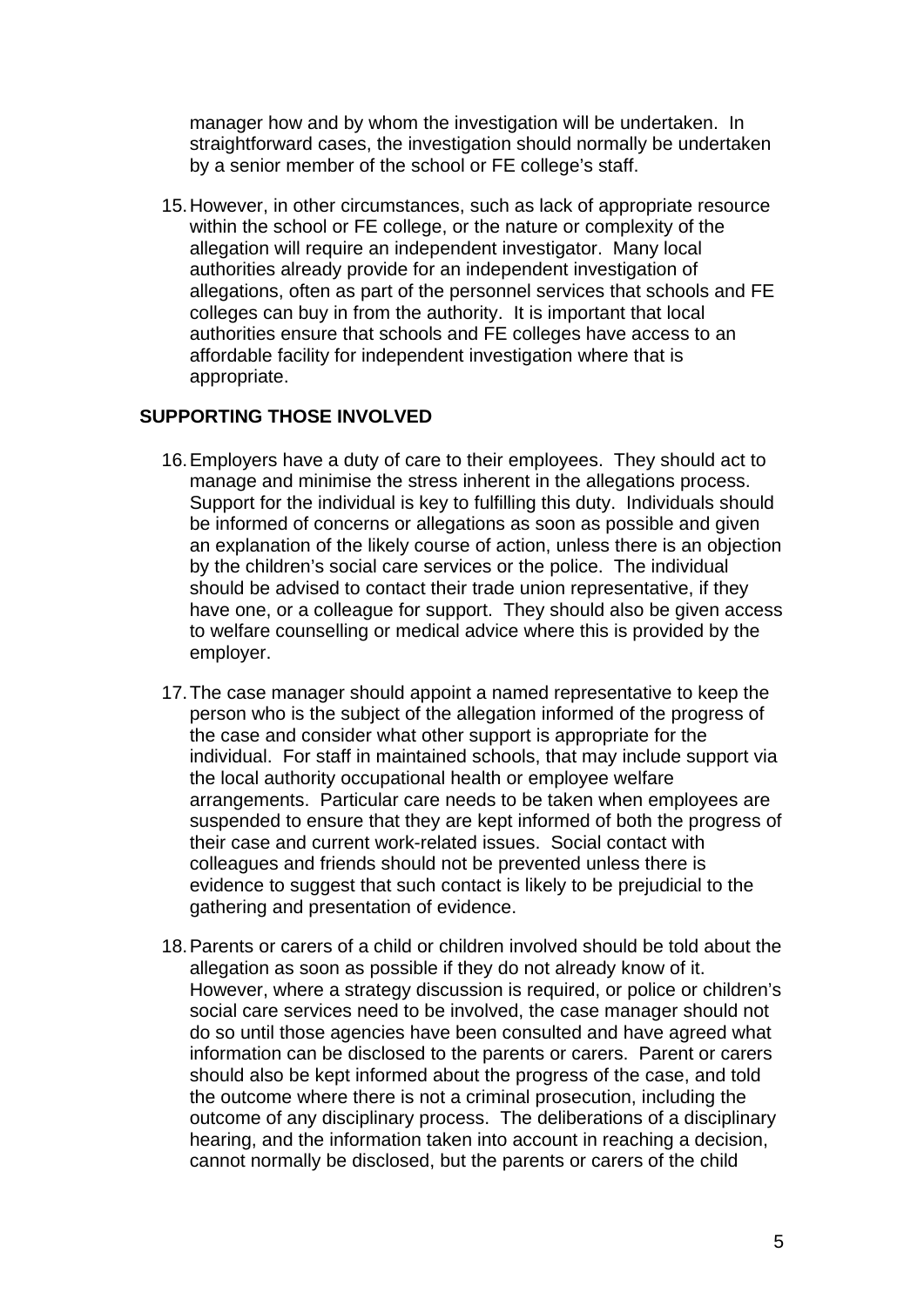should be told the outcome in confidence.<sup>[2](#page-5-0)</sup> Parents and carers should also be made aware of the prohibition on reporting or publishing allegations about teachers in section 141F of the Education Act 2002 (see below). If parents or carers wish to apply to the court to have reporting restrictions removed, they should be told to seek legal advice.

19.In cases where a child may have suffered significant harm, or there may be a criminal prosecution, children's social care services, or the police as appropriate, should consider what support the child or children involved may need.

# **CONFIDENTIALITY**

- 20.It is extremely important that when an allegation is made, the school or FE college makes every effort to maintain confidentiality and guard against unwanted publicity while an allegation is being investigated or considered. The Education Act 2011 introduced reporting restrictions preventing the publication of any material that may lead to the identification of a teacher who has been accused by, or on behalf of, a pupil from the same school (where that identification would identify the teacher as the subject of the allegation). The reporting restrictions apply until the point that the accused person is charged with an offence, or until the Secretary of State or the General Teaching Council for Wales publishes information about an investigation or decision in a disciplinary case arising from the allegation. The reporting restrictions also cease to apply if the individual to whom the restrictions apply effectively waives their right to anonymity by going public themselves or by giving their written consent for another to do so or if a judge lifts restrictions in response to a request to do so. The provisions commence on 1 October 2012.
- 21.The legislation imposing restrictions makes clear that "publication" of material that may lead to the identification of the teacher who is the subject of the allegation is prohibited. "Publication" includes "any speech, writing, relevant programme or other communication in whatever form, which is addressed to the public at large or any section of the public". This means that a parent who, for example, published details of the allegation on a social networking site would be in breach of the reporting restrictions (if what was published could lead to the identification of the teacher by members of the public).
- 22.In accordance with the Association of Chief Police Officers' (ACPO) guidance the police will not normally provide any information to the press or media that might identify an individual who is under investigation, unless and until the person is charged with a criminal offence. (In exceptional cases where the police would like to depart from that rule, e.g. an appeal to trace a suspect, they must apply to a

<span id="page-5-0"></span> $2$  In deciding what information to disclose, careful consideration should be given to the provisions of the Data Protection Act 1998, the law of confidence and, where relevant, the Human Rights Act 1998.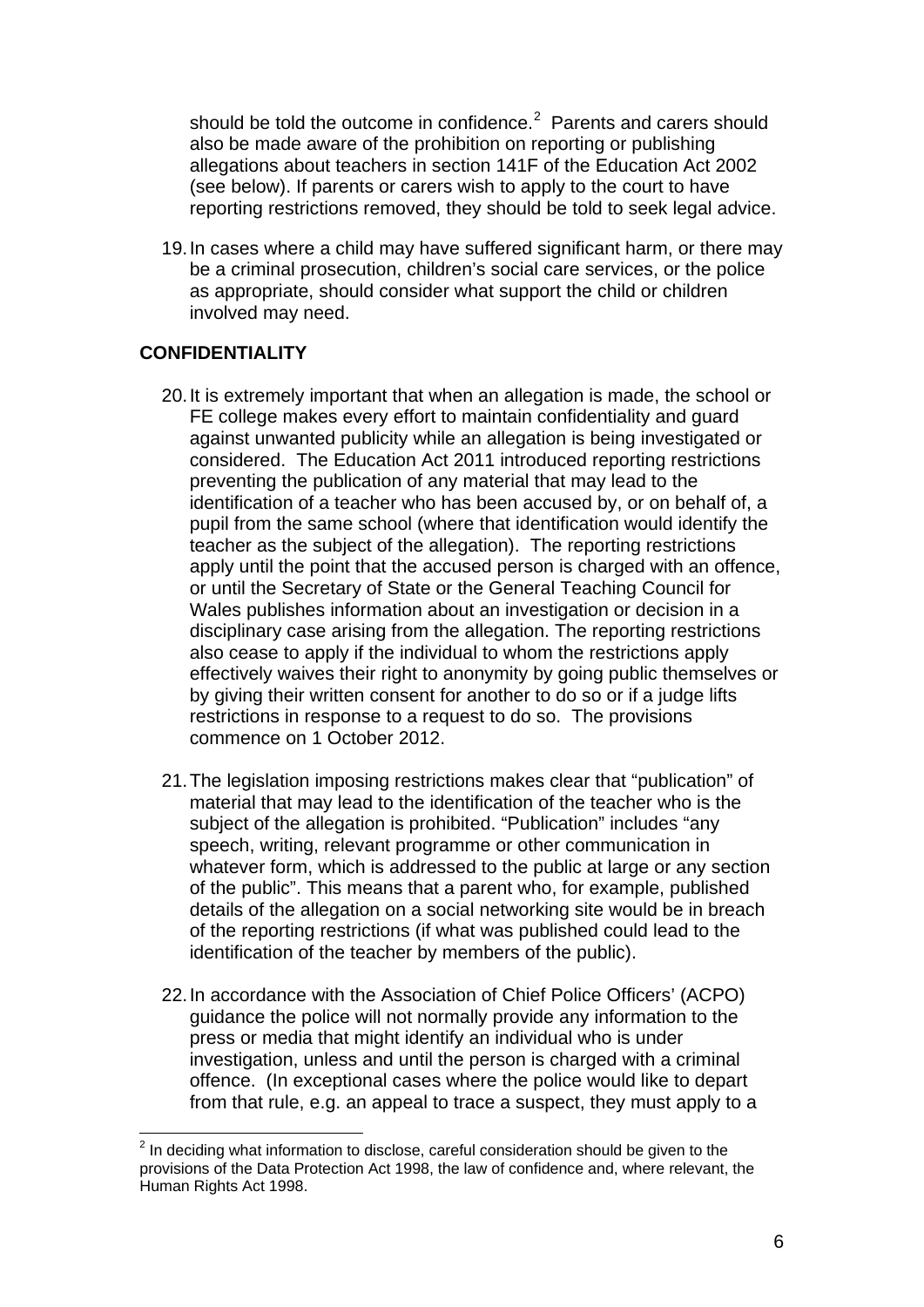magistrates' court to request that reporting restrictions be lifted).

- 23.The case manager should take advice from the LADO, police and children's social care services to agree the following:
	- who needs to know and, importantly, exactly what information can be shared;
	- how to manage speculation, leaks and gossip;
	- what, if any information can be reasonably given to the wider community to reduce speculation; and
	- how to manage press interest if and when it should arise.

#### **RESIGNATIONS AND 'COMPROMISE AGREEMENTS'**

- 24.If the accused person resigns, or ceases to provide their services, this should not prevent an allegation being followed up in accordance with this guidance. It is important that every effort is made to reach a conclusion in all cases of allegations bearing on the safety or welfare of children, including any in which the person concerned refuses to cooperate with the process. Wherever possible the accused should be given a full opportunity to answer the allegation and make representations about it. But the process of recording the allegation and any supporting evidence, and reaching a judgement about whether it can be substantiated on the basis of all the information available, should continue even if that cannot be done or the accused does not cooperate. It may be difficult to reach a conclusion in those circumstances, and it may not be possible to apply any disciplinary sanctions if a person's period of notice expires before the process is complete, but it is important to reach and record a conclusion wherever possible.
- 25.So-called 'compromise agreements', by which a person agrees to resign if the employer agrees not to pursue disciplinary action, and both parties agree a form of words to be used in any future reference, should not be used in these cases.Such an agreement will not prevent a thorough police investigation where that is appropriate. Nor can it override the statutory duty to make a referral to the Independent Safeguarding Authority (ISA) (Disclosure and Barring Service (DBS) from December 2012) where circumstances require that.

# **RECORD KEEPING**

26.Details of allegations that are found to have been malicious should be removed from personnel records. However, for all other allegations, it is important that a clear and comprehensive summary of the allegation, details of how the allegation was followed up and resolved, and a note of any action taken and decisions reached, is kept on the confidential personnel file of the accused, and a copy provided to the person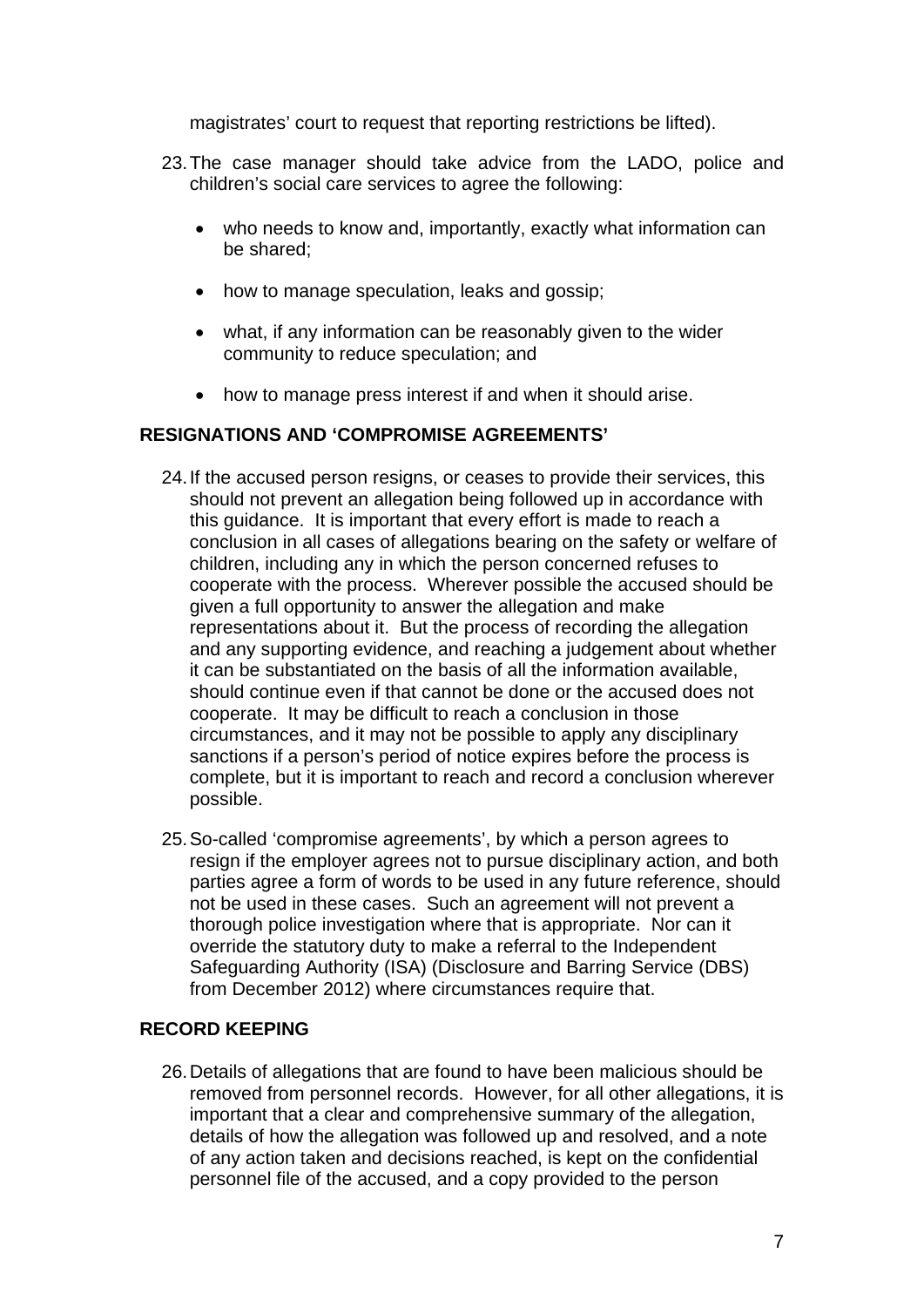concerned.

- 27.The purpose of the record is to enable accurate information to be given in response to any future request for a reference, where appropriate. It will provide clarification in cases where future DBS Disclosures reveal information from the police about an allegation that did not result in a criminal conviction and it will help to prevent unnecessary reinvestigation if, as sometimes happens, an allegation re-surfaces after a period of time. The record should be retained at least until the accused has reached normal retirement age or for a period of 10 years from the date of the allegation if that is longer.
- 28.The Information Commissioner has published guidance on employment records in its Employment Practices Code and supplementary guidance, which provides some practical advice on employment retention.

## **REFERENCES**

29.Cases in which an allegation was proven to be false, unsubstantiated, unfounded or malicious should not be included in employer references. A history of repeated concerns or allegations which have all been found to be unsubstantiated, malicious etc. should also not be included in any reference.

#### **TIMESCALES**

- 30.It is in everyone's interest to resolve cases as quickly as possible consistent with a fair and thorough investigation. All allegations must be investigated as a priority to avoid any delay. Target timescales are shown below: the time taken to investigate and resolve individual cases depends on a variety of factors including the nature, seriousness and complexity of the allegation, but these targets should be achieved in all but truly exceptional cases. It is expected that 80 per cent of cases should be resolved within one month, 90 per cent within three months, and all but the most exceptional cases should be completed within 12 months.
- 31.For those cases where it is clear immediately that the allegation is unfounded or malicious, they should be resolved within one week. Where the initial consideration decides that the allegation does not involve a possible criminal offence it will be for the employer to deal with it, although if there are concerns about child protection, the employer should discuss with the LADO. In such cases, if the nature of the allegation does not require formal disciplinary action, the employer should institute appropriate action within three working days. If a disciplinary hearing is required and can be held without further investigation, the hearing should be held within 15 working days.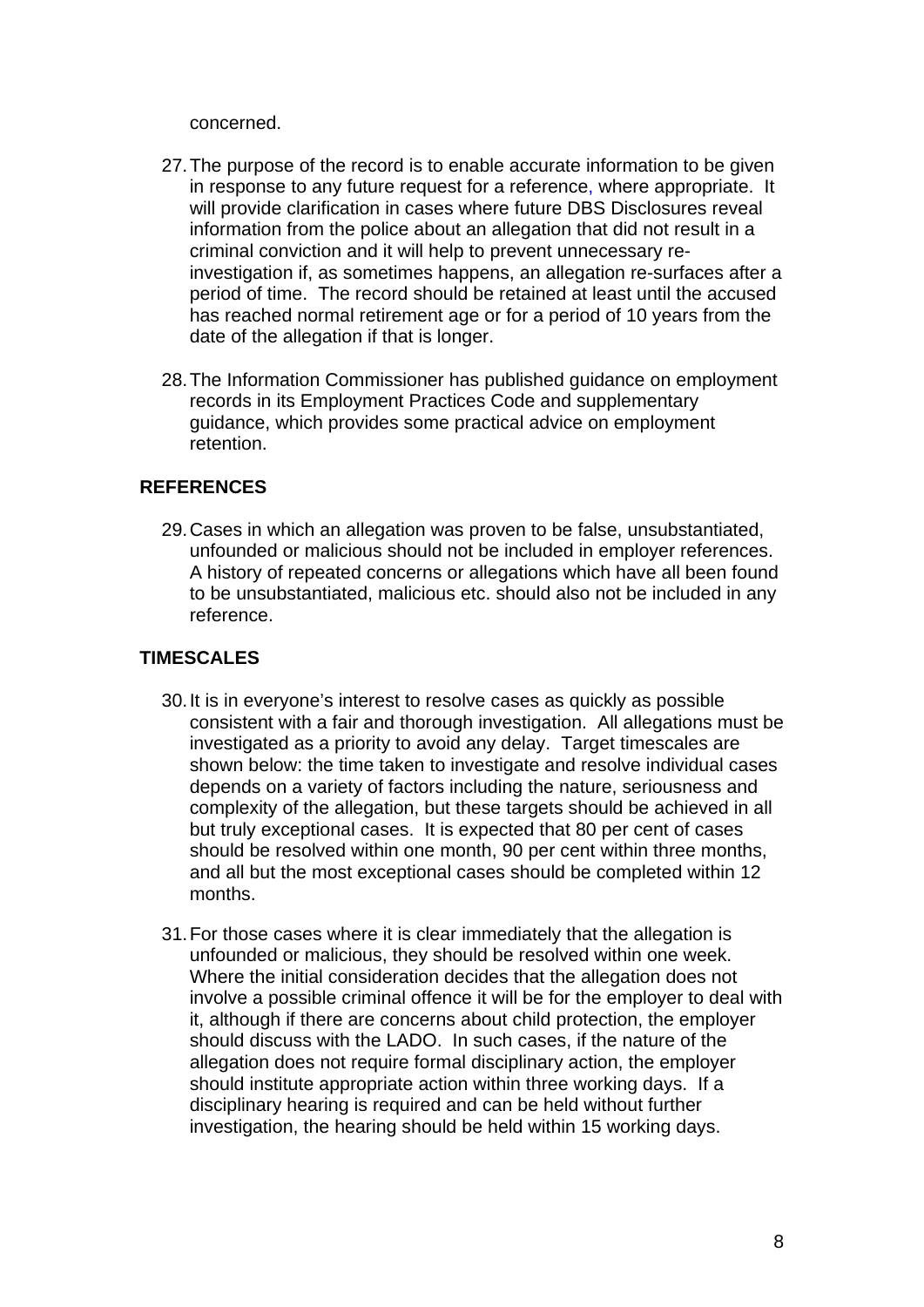## **OVERSIGHT AND MONITORING**

- 32.The LADO has overall responsibility for oversight of the procedures for dealing with allegations; for resolving any inter-agency issues; and for liaison with the Local Safeguarding Children Board (LSCB) on the subject. The LADO will provide advice and guidance to the case manager, in addition to liaising with the police and other agencies, and monitoring the progress of cases to ensure that they are dealt with as quickly as possible consistent with a thorough and fair process. Reviews should be conducted at fortnightly or monthly intervals, depending on the complexity of the case.
- 33.Police forces should also identify officers who will be responsible for:
	- liaising with the LADO;
	- taking part in the strategy discussion or initial evaluation;
	- subsequently reviewing the progress of those cases in which there is a police investigation; and
	- sharing information on completion of the investigation or any prosecution.
- 34.If the strategy discussion or initial assessment decides that a police investigation is required, the police should also set a target date for reviewing the progress of the investigation and consulting the Crown Prosecution Service (CPS) about whether to: charge the individual; continue to investigate; or close the investigation. Wherever possible, that review should take place no later than four weeks after the initial evaluation. Dates for subsequent reviews, ideally at fortnightly intervals, should be set at the meeting if the investigation continues.

# **SUSPENSION**

- 35.The possible risk of harm to children posed by an accused person should be evaluated and managed in respect of the child(ren) involved in the allegations. In some rare cases that will require the case manager to consider suspending the accused until the case is resolved. Suspension must not be an automatic response when an allegation is reported; all options to avoid suspension should be considered prior to taking that step. If the case manager is concerned about the welfare of other children in the community or the teacher's family, those concerns should be reported to the LADO or police. But suspension is highly unlikely to be justified on the basis of such concerns alone.
- 36.Suspension should be considered only in a case where there is cause to suspect a child or other children at the school or FE college is/are at risk of significant harm or the case is so serious that it might be grounds for dismissal. However, a person should not be suspended automatically: the case manager must consider carefully whether the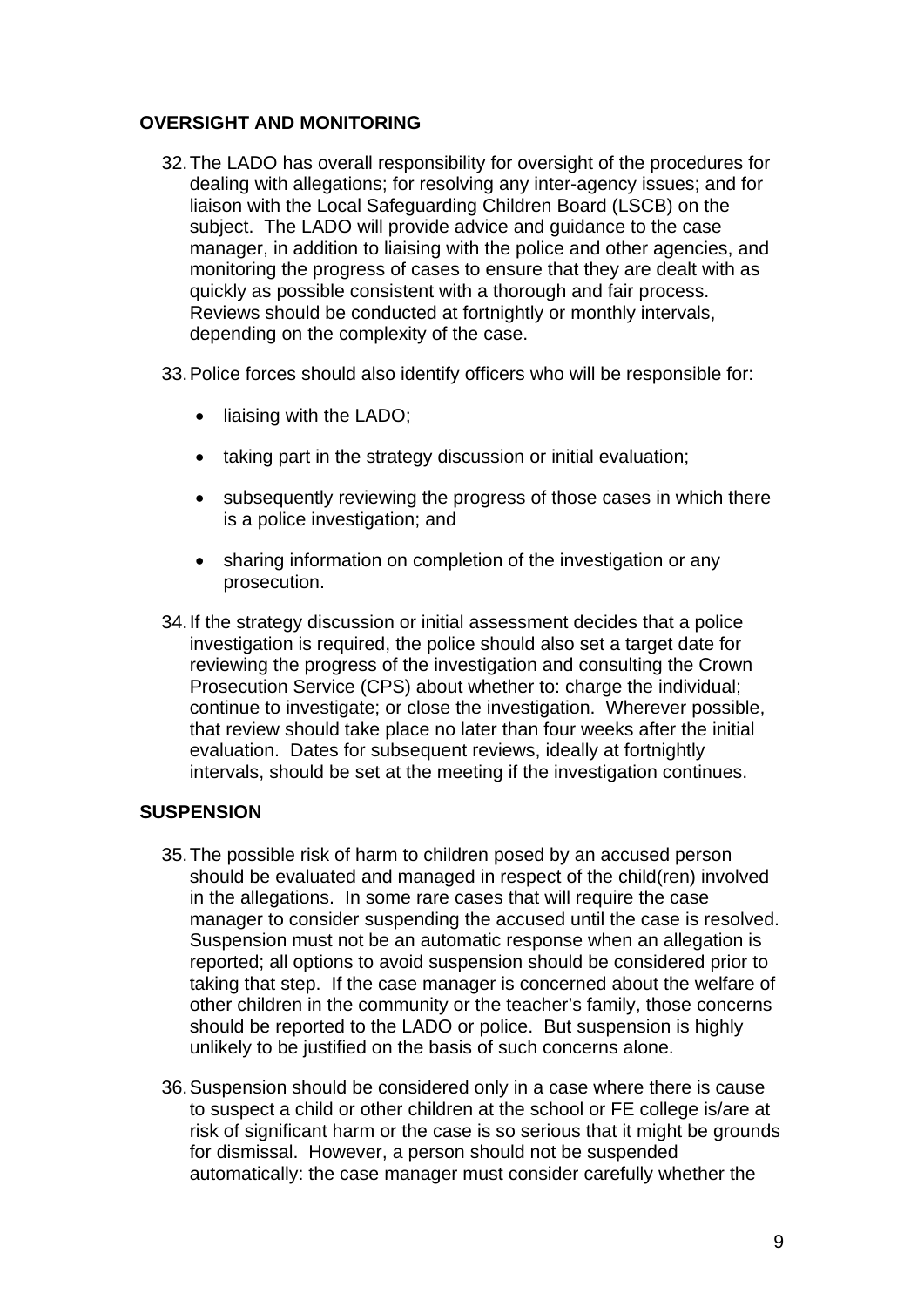circumstances warrant suspension from contact with children at the school or FE college or until the allegation is resolved, and may wish to seek advice from their personnel adviser and the LADO.

- 37.The case manager should also consider whether the result that would be achieved by immediate suspension could be obtained by alternative arrangements. In many cases an investigation can be resolved quickly and without the need for suspension. If the LADO, police and children's social care services have no objections to the member of staff continuing to work during the investigation, the case manager should be as inventive as possible to avoid suspension. Based on assessment of risk, the following alternatives should be considered by the case manager before suspending a member of staff:
	- redeployment within the school or college so that the individual does not have direct contact with the child or children concerned;
	- providing an assistant to be present when the individual has contact with children;
	- redeploying to alternative work in the school or college so the individual does not have unsupervised access to children;
	- moving the child or children to classes where they will not come into contact with the member of staff, making it clear that this is not a punishment and parents have been consulted; or
	- temporarily redeploying the member of staff to another role in a different location, for example to an alternative school or college or work for the local authority or academy trust.
- 38.These alternatives allow time for an informed decision regarding the suspension and possibly reduce the initial impact of the allegation. This will, however, depend upon the nature of the allegation. The case manager should consider the potential permanent professional reputational damage to employees that can result from suspension where an allegation is later found to be unsubstantiated, unfounded or maliciously intended.
- 39.If immediate suspension is considered necessary, the rationale and justification for such a course of action should be agreed and recorded by both the case manager and the LADO. This should also include what alternatives to suspension have been considered and why they were rejected.
- 40.Where it has been deemed appropriate to suspend the person, written confirmation should be dispatched within one working day, giving as much detail as appropriate for the reasons for the suspension. It is not acceptable for an employer to leave a person who has been suspended without any support. The person should be informed at the point of their suspension who their named contact is within the organisation and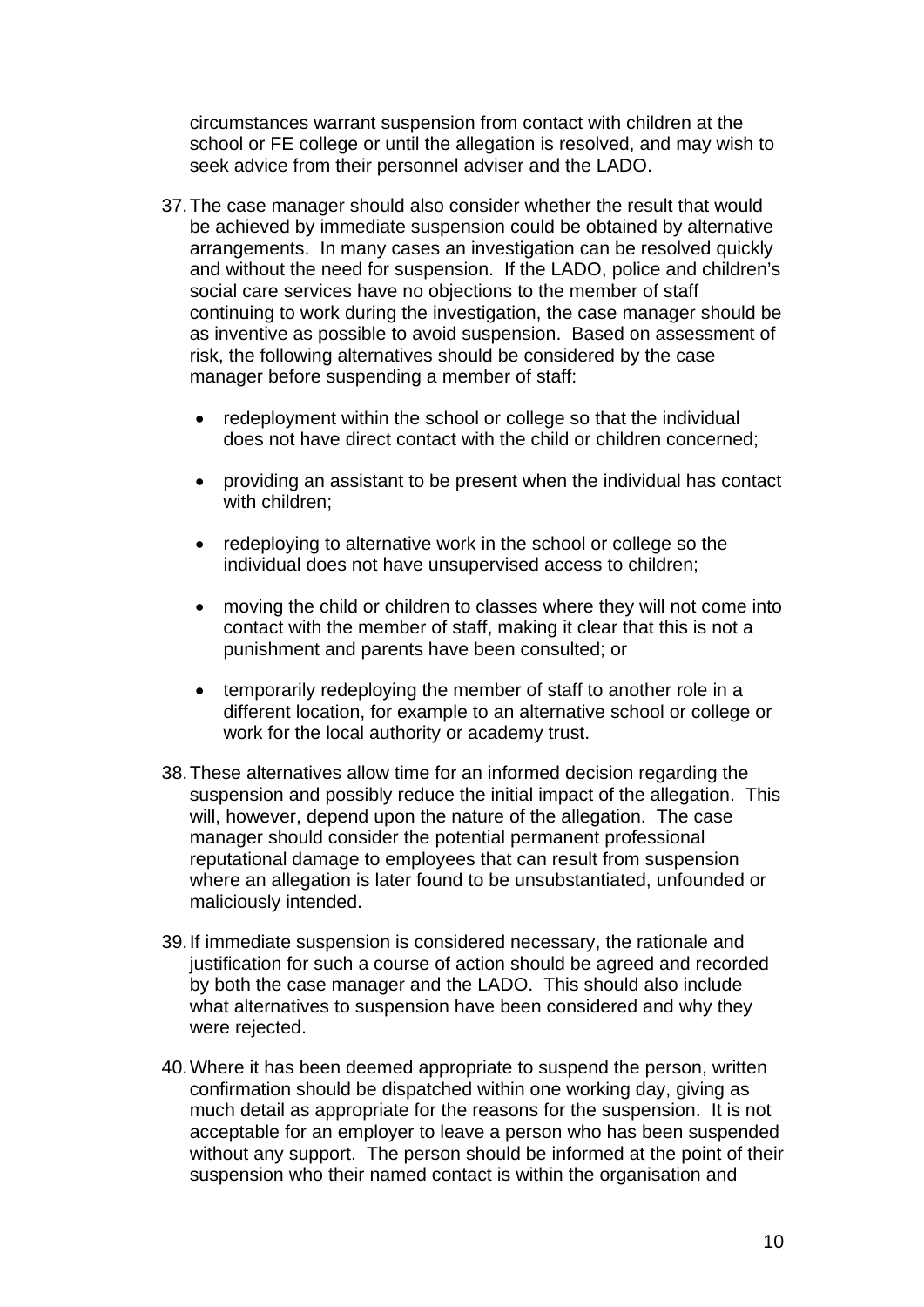provided with their contact details.

41.Children's social care services or the police cannot require the case manager to suspend a member of staff or a volunteer, although they should give appropriate weight to their advice. The power to suspend is vested in the proprietor of the school, or the governing body of the school or FE college who are the employers of staff at the school or FE college. However, where a strategy discussion or initial evaluation concludes that there should be enquiries by the children's social care services and/or an investigation by the police, the LADO should canvass police and children's social care services for views about whether the accused member of staff needs to be suspended from contact with children in order to inform the school or FE college consideration of suspension. Police involvement does not make it mandatory to suspend a member of staff; this decision should be taken on a case-by-case basis having undertaken a risk assessment.

# **INFORMATION SHARING**

- 42.In a strategy discussion or the initial evaluation of the case, the agencies involved should share all relevant information they have about the person who is the subject of the allegation, and about the alleged victim.
- 43.Where the police are involved, wherever possible the employer should ask the police to obtain consent from the individuals involved to share their statements and evidence for use in the employer disciplinary process. This should be done as their investigation proceeds and will enable the police to share relevant information without delay at the conclusion of their investigation or any court case.
- 44.Children's social care services should adopt a similar procedure when making enquiries to determine whether the child or children named in the allegation are in need of protection or services, so that any information obtained in the course of those enquiries which is relevant to a disciplinary case can be passed to the employer without delay.

## **ACTION FOLLOWING A CRIMINAL INVESTIGATION OR A PROSECUTION**

45.The police or the Crown Prosecution Service (CPS) should inform the employer and LADO immediately when a criminal investigation and any subsequent trial is complete, or if it is decided to close an investigation without charge, or not to continue to prosecute the case after person has been charged. In those circumstances the LADO should discuss with the case manager whether any further action, including disciplinary action, is appropriate and, if so, how to proceed. The information provided by the police and/or children's social care services should inform that decision. The options will depend on the circumstances of the case and the consideration will need to take into account the result of the police investigation or the trial, as well as the different standard of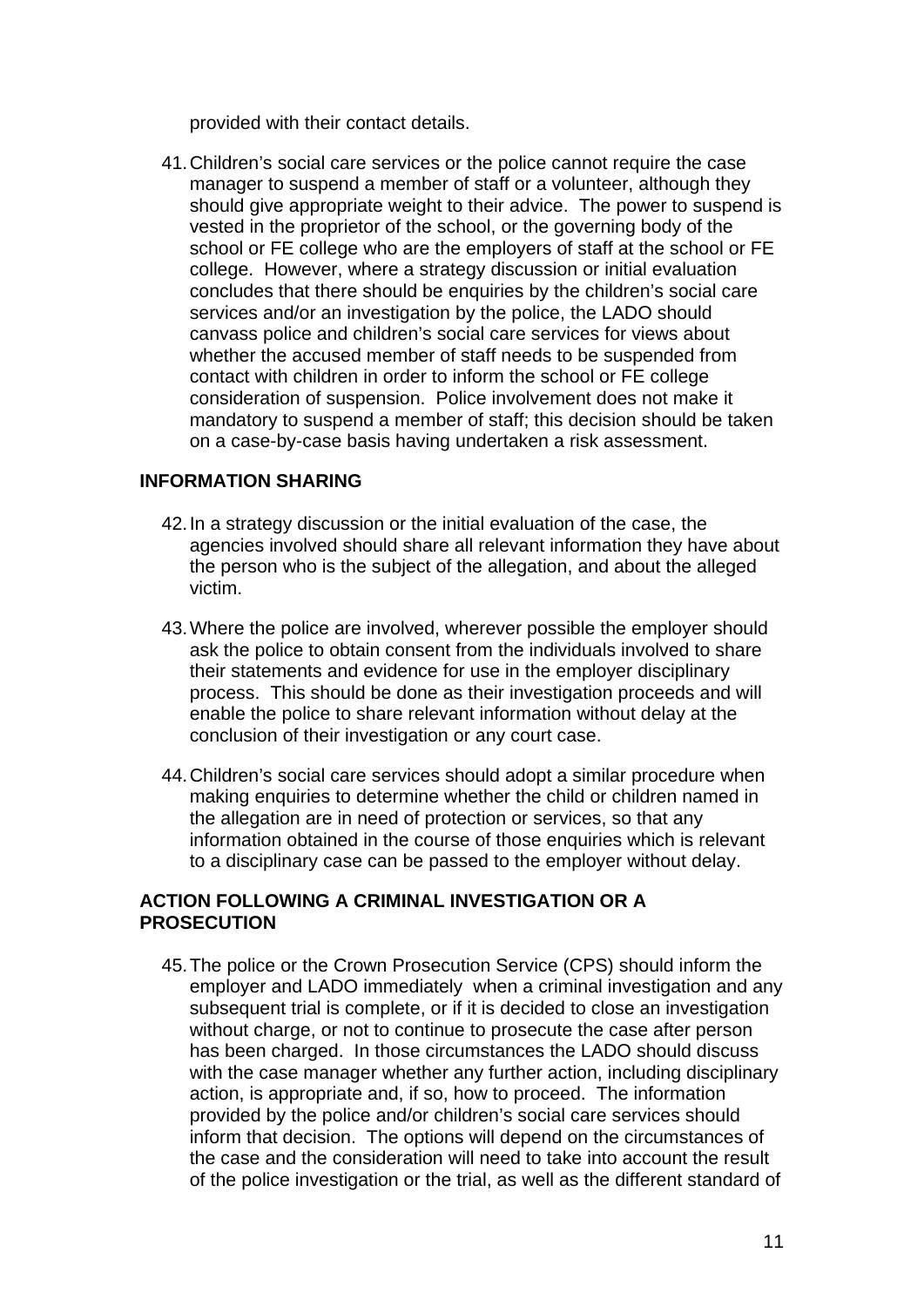proof required in disciplinary and criminal proceedings.

## **ACTION ON CONCLUSION OF A CASE**

- 46.If the allegation is substantiated and the person is dismissed or the employer ceases to use the person's services, or the person resigns or otherwise ceases to provide his or her services, the LADO should discuss with the case manager and their personnel adviser whether to refer the case to the ISA (DBS from December 2012) for consideration of inclusion on the barred lists; or to refer to the Teaching Agency.
- 47.There is a legal requirement for employers to make a referral to the ISA where they think that an individual has engaged in conduct (including inappropriate sexual conduct) that harmed (or is likely to harm) a child; or if a person otherwise poses a risk of harm to a child. In such circumstances, the duty to refer an individual to the ISA arises where an employer has removed the individual from relevant work with children or the person has chosen to cease relevant work in circumstances where they would have been removed had they not done so. The ISA will consider whether to bar the person from working in regulated activity, which will include most work in schools and other educational establishments. Local authorities, schools, FE colleges and other bodies all have a statutory duty to make reports, and to provide relevant information to the ISA. Referrals should be made as soon as possible after the resignation or removal of the member of staff involved and within one month of ceasing to use the person's services.
- 48.Professional misconduct cases should be referred to the relevant regulatory body.
- 49.Where it is decided on the conclusion of a case that a person who has been suspended can return to work, the case manager should consider how best to facilitate that. Most people will benefit from some help and support to return to work after a stressful experience. Depending on the individual's circumstances, a phased return and/or the provision of a mentor to provide assistance and support in the short term may be appropriate. The case manager should also consider how the person's contact with the child or children who made the allegation can best be managed if they are still a pupil at the school or FE college.

# **LEARNING LESSONS**

50.At the conclusion of a case in which an allegation is substantiated, the LADO should review the circumstances of the case with the case manager to determine whether there are any improvements to be made to the school's procedures or practice to help prevent similar events in the future. This should include issues arising from the decision to suspend the member of staff, the duration of the suspension and whether or not suspension was justified. Lessons should also be learnt from the use of suspension when the individual is subsequently